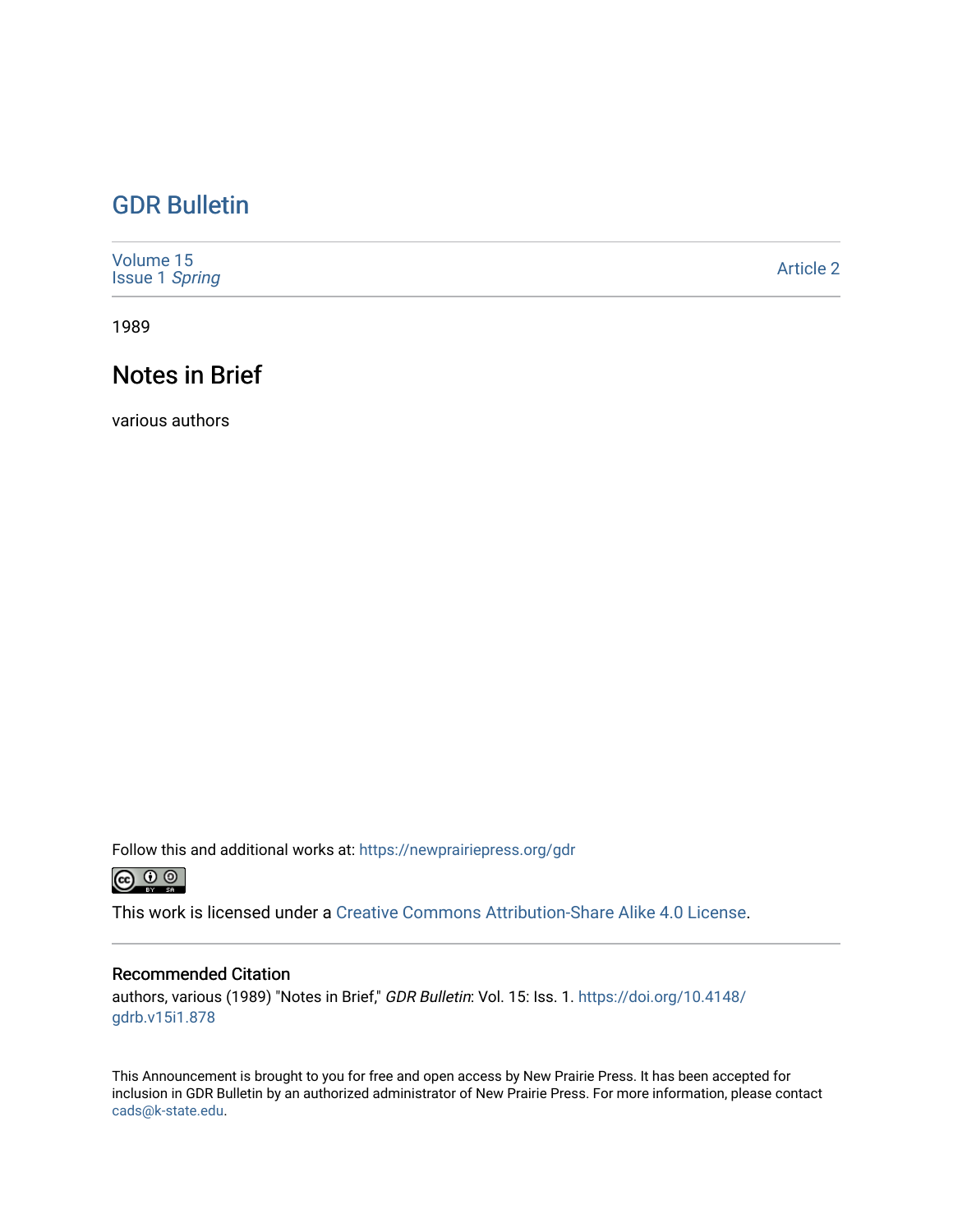## New Public Computer Bulletin Board on GDR Issues

"USA/GDR InfoBank," a new computer bulletin board specializing in political, social and economic change in the GDR and other socialist countries, is now available to the public from Wahington, D.C. The board may be used **by** any university, research institute, organization, church, business or individual whose personal computer is equipped with a modem. USA/GDR InfoBank is sponsored by the Council on USA/GDR Relations, a project of the North American Christian Peace Conference.

Through the USA/GDR InfoBank's file subsystem. subscribers will have access to **a** growing library of information and analysis on perestroika in the Soviet Union and political change elsewhere in the socialist community, including the GDR. The board's selection of files, which can be transferred quickly from the system to **a** subscriber's own computer, includes articles and documents on church-state relations, economic reform, human rights and other issues in the **politics** and society of socialist countries. The file subsystem also provides **a** choice of software for communications, word processing databases and other applications.

Subscriptions are available at \$15 a year for individuals and \$50 a year for universities, research institutes, libraries, **businesses** and other institutions. Subscriptions include 60 minutes of daily access to the board. Non-subscribers are **unable** to download files, but may read bulletins and post electronic mail. Firsttime callers have 45 minutes of free daily access time to experiment with the system.

The USA/GDR InfoBank operates from 12 midnight to 9 pm EST Monday through Friday at (202) 529-0140. The system accepts calls at 1200 baud and 2400 bps. Parity, data bits and stop bits should be set to N,8,1. The board will expand to 24-hour operations later in 1989. Please call only during the posted hours.

The council on USA/GDR Relations is a non-profit, nonpartisan association of United States citizens who support improved economic, cultural and political relations between the U.S. and the GDR. The Council is self-supporting and accepts no funds from any  $g_{0v}$ . ernment.

For further information or to pay your subscription fee, please write:

> Andrew Lang Council on USA/GDR Relations 1267 Newton Street, NE Washington, DC 20017-2512

#### Gewandhausorchester Leipzig Concert Schedule

The Gewandhausorchester Leipzig will visit the  $U.S.$ from March 28-May 1. The concert schedule is  $\frac{1}{8}$ follows:

> March 30-April 1: Boston, MA April 2: Montreal, Quebec April 4: Ottawa, Ontario April 5: Portland, ME April 6: New London, CT April 8-10: New York, NY April 11: Philadelphia, PA April 12: Washington, D.C. April 14-15: New York, NY April 16: Greenvale, CT April 17: Hartford, CT April 18: Amherst, MA April 20: Wheaton, IL April 21: Urbana, IL April 22: Columbus, OH April 23: Danville, KY April 24: Indianapolis, IN April 26-29: Ann Arbor, MI April 30: Toronto, Ontario

### Ford Foundation Fellowships in GDR Studies

Ann Phillips of Smith College has been awarded the American Institute for Contemporary German Studies' first Ford Foundation Fellowship in GDR Studies. The fellowship, funded by the Ford Foundation, is designed to encourage younger American scholars in Soviet, Eastern European and Western European Studies to

1